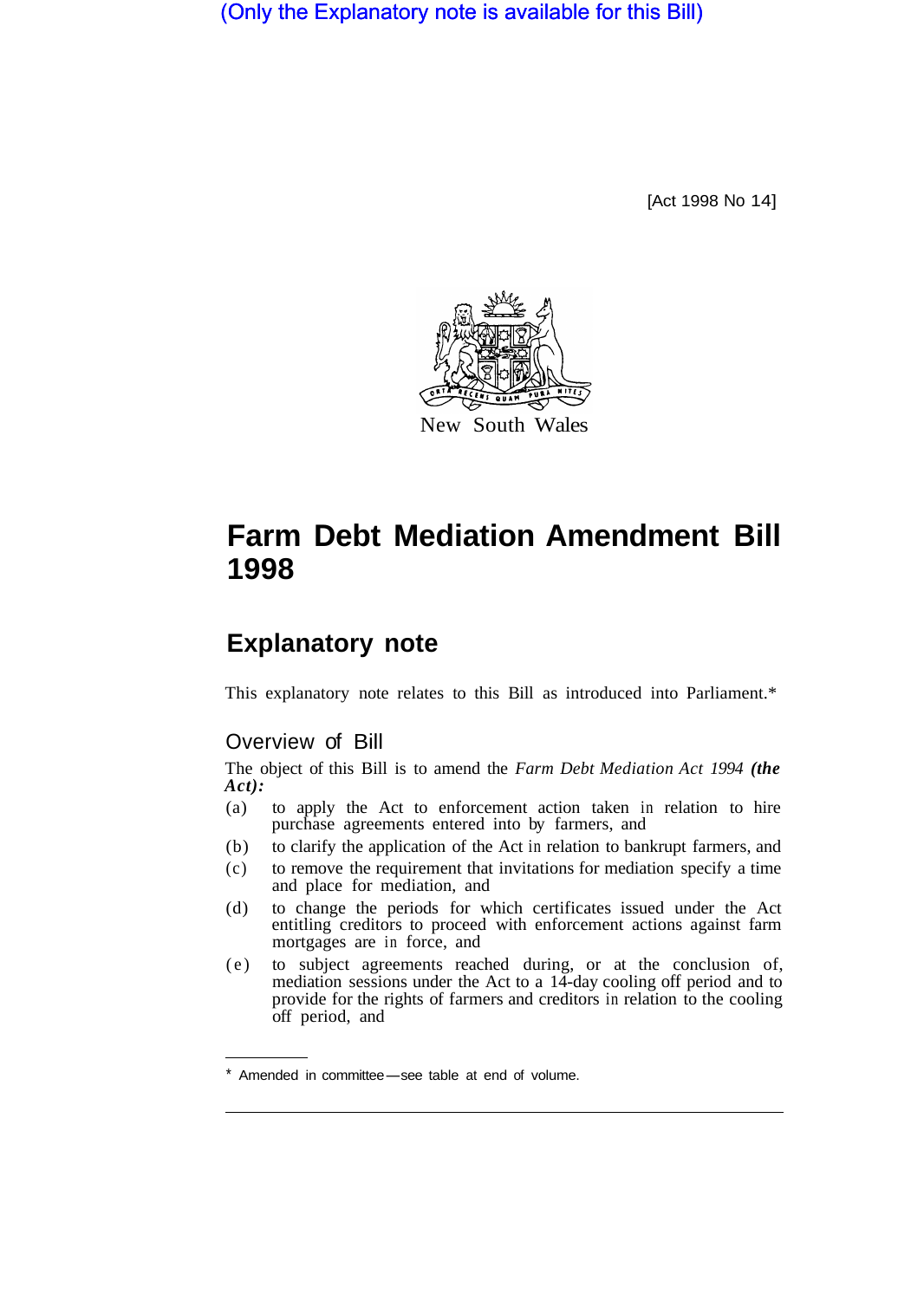Farm Debt Mediation Amendment Bill 1998 [Act 1998 No 14]

Explanatory note

- (f) to clarify the functions of mediators, and
- (g) to enable documents issued under the Act to be served on corporations by serving them on directors or secretaries of the corporations.

## Outline of provisions

**Clause 1** sets out the name (also called the short title) of the proposed Act.

**Clause 2** provides for the commencement of the proposed Act on a day or days to be appointed by proclamation.

**Clause 3** is a formal provision giving effect to the amendments to the Act set out in Schedule 1.

### **Schedule 1 Amendments**

#### **Application of Act to hire purchase agreements**

**Schedule 1 [1]** includes hire purchase agreements as farm mortgages to which the Act applies. This will mean that mediation provisions under the Act will apply to proposed enforcement action relating to hire purchase agreements.

**Schedule 1 [2]** inserts a definition of *hire purchase agreement.* 

#### **Application of Act to bankrupt farmers**

**Schedule 1 [3]** amends the Act so that it will not apply to a farmer whose property is the subject of a bankruptcy petition by any person. Currently, the exclusion applies only where a bankruptcy petition is presented by a farmer or a creditor.

#### **Invitations to mediation sessions**

Section 11 of the Act sets out the circumstances when a certificate may be issued which certifies that the Act does not apply to a farm mortgage, thus enabling enforcement action to be taken by a creditor without having to notify a farmer of the availability of mediation under the Act and to participate in mediation. One of the circumstances in which a certificate may be issued is if a farmer has declined mediation in respect of a farm debt. Under the section this may be established if the farmer fails, within 28 days, to respond to an invitation to attend a mediation session. **Schedule 1 [4]**  omits the requirement that such an invitation for a farmer to attend a mediation session must specify a time and place for the session.